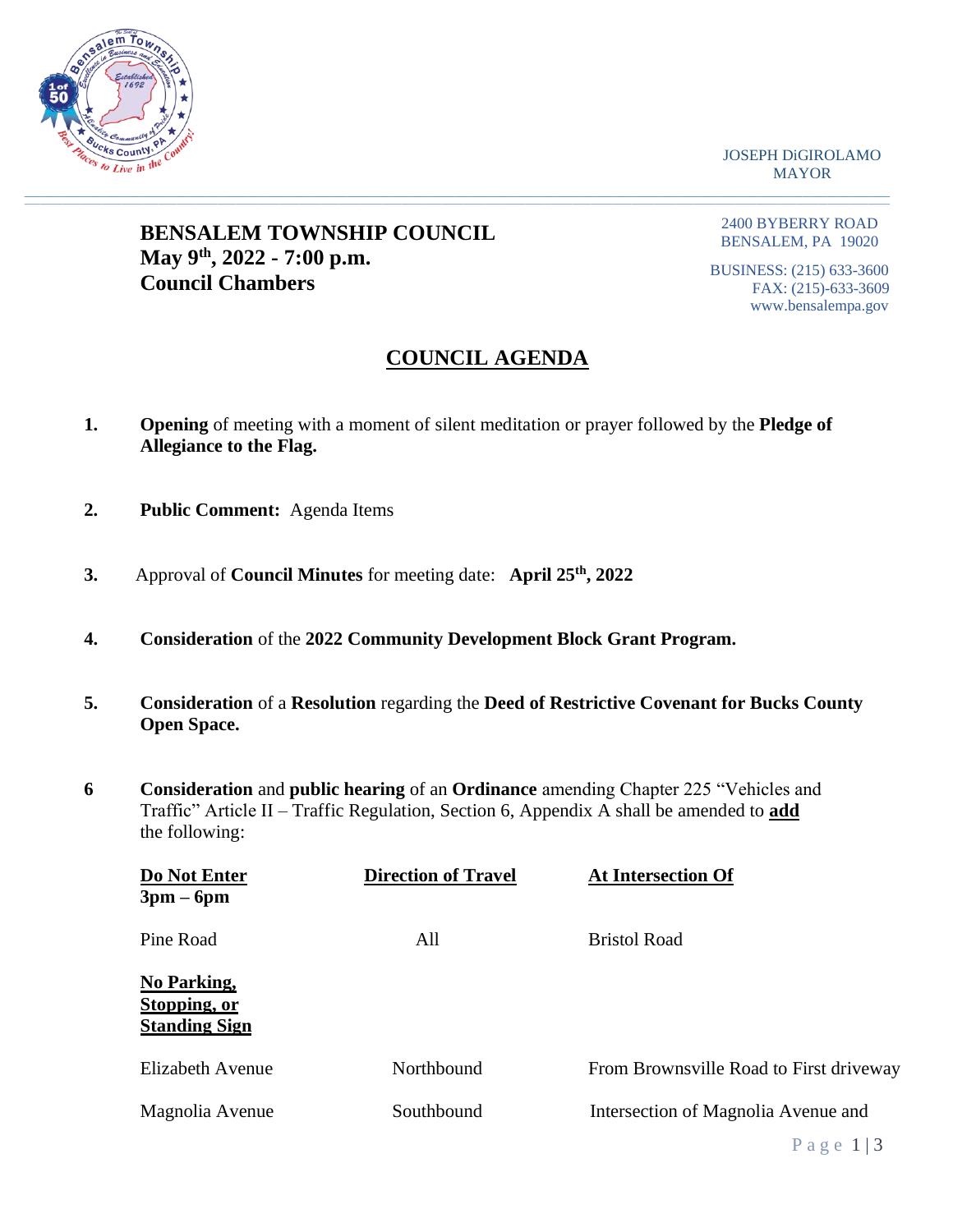### **No Obstructing A Parking Space**

#### **7. Consideration** and **signing** of **Agreements** for:

| Applicant:                    | <b>Raising Cane's Restaurant, LLC</b> |
|-------------------------------|---------------------------------------|
| <b>Location:</b>              | 3617 Horizon Boulevard                |
| <b>Proposed Use:</b>          | Quick-Service Restaurant              |
| <b>Zoning Classification:</b> | C - Commercial                        |
| <b>Tax Parcel:</b>            | $2 - 1 - 18 - 28$                     |

- A. Land Development Improvements Agreement (4) Executed copies to be signed by Council upon consideration.
- B. Stormwater Best Management Practices Operations & Maintenance Agreement (4) Executed copies to be signed by Council upon consideration.

#### **8. Consideration** and **signing** of **Agreements** for:

| <b>Woodhaven Property Associates, LLC</b> |
|-------------------------------------------|
| 1717 Woodhaven Drive                      |
| <b>Residential Units</b>                  |
| $LI - Light Industrial$                   |
| 2-60-13-13, 2-60-13-1 and 2-60-13-17      |
|                                           |

- A. Land Development Improvements Agreement (4) Executed copies to be signed by Council upon consideration.
- B. Stormwater Best Management Practices Operations & Maintenance Agreement (4) Executed copies to be signed by Council upon consideration.

#### **9.** Consideration of a **Preliminary and Final Land Development:**

| Applicant:                    | <b>Bensalem III Industries, LLC</b>       |
|-------------------------------|-------------------------------------------|
| <b>Location:</b>              | 2500 State Road                           |
| <b>Proposed Use:</b>          | Commercial                                |
| <b>Zoning Classification:</b> | R-55 – Riverfront Revitalization District |
| <b>Tax Parcel:</b>            | $2 - 65 - 20$                             |

[View Plans](https://www.bensalempa.gov/uploads/2/4/9/3/24936441/2500_state_road.pdf)